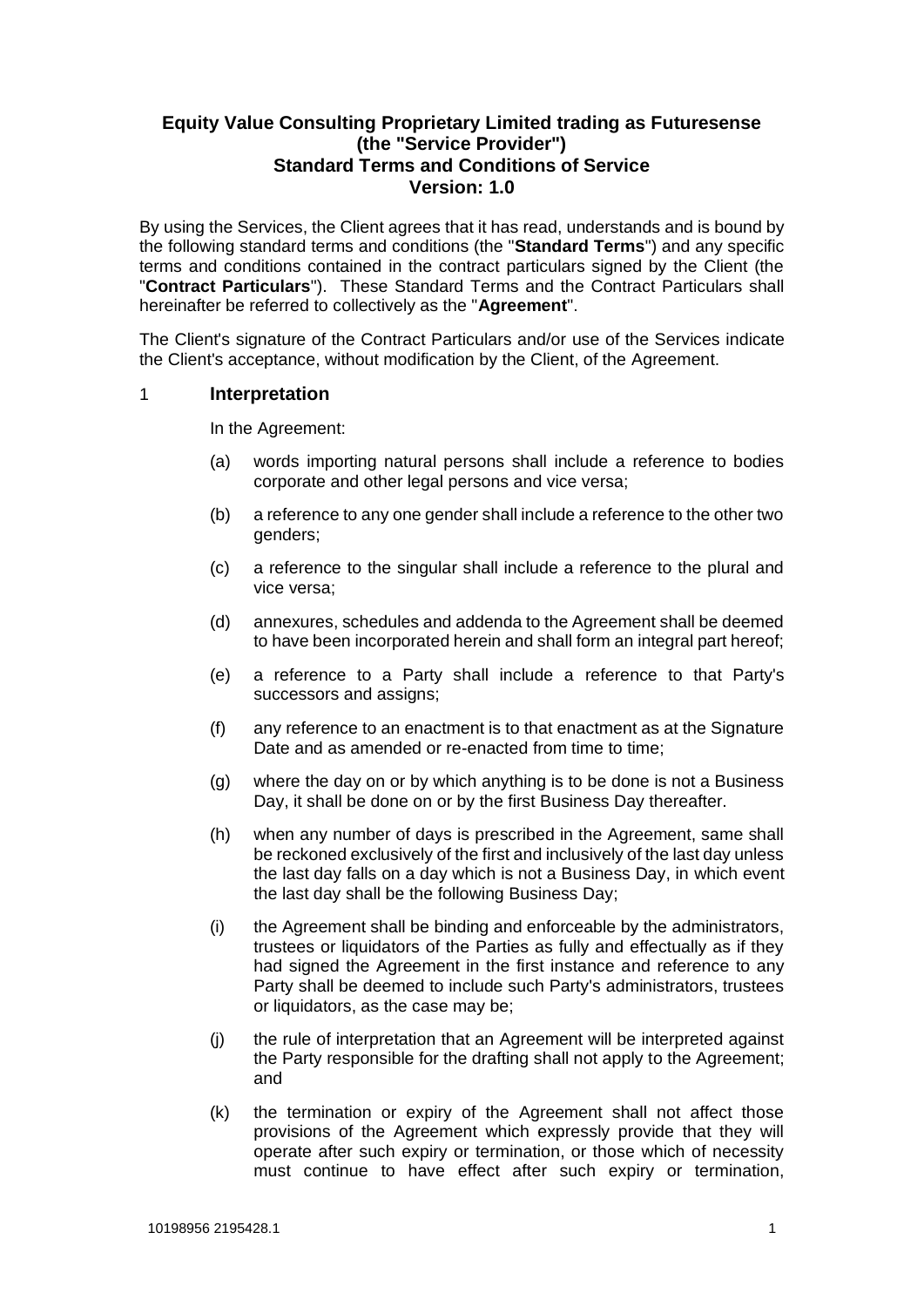notwithstanding that the clauses themselves do not expressly provide for this.

#### 2 **Definitions**

Unless the context indicates otherwise, the following expressions shall have the corresponding meanings:

**Business Day** means any day other than a Saturday, Sunday or public holiday declared as such in the Republic of South Africa;

**Client** means the entity entering into this Agreement with the Service Provider, the details of whom are set out in the Contract Particulars;

**Commencement Date** means the commencement date specified in the Contract Particulars;

**Confidential Information** means all confidential and proprietary information disclosed by the Disclosing Party to the Receiving Party whether prior to or after the Signature Date and shall include, without limiting its ordinary meaning, and in respect of the Parties' respective business affairs and technologies, oral, written, printed, photographically and electronically recorded information of all types, documents, letters, agreements, undertakings, messages, codes, data, formulae, specifications, blueprints, plans, processes, marketing methods, Know–How, methodology, Intellectual Property, trade secrets, projects, projections, cash flow charts, software and copies, notes and extracts, and the strategic plans, financial plans and financial planning process, the direction, manner, timing and implementation of any projects to be undertaken, as well as any information, economic as well as financial, regarding the affairs of a Party which comes to the attention of the other Party pursuant to the Agreement. **Confidential Information** shall not include information which:

- (a) now or hereafter becomes generally known or available to the public through no act or omission on the part of the Receiving Party;
- (b) was acquired by the Receiving Party before receiving such information from the Disclosing Party (without restriction as to use or disclosure);
- (c) is rightfully furnished to the Receiving Party by a third party without restriction as to use or disclosure;
- (d) the Receiving Party can show was independently developed by it without a breach of any obligation of the Agreement; or
- (e) is required to be disclosed by the provisions of any law, statute, regulation, or the Listings Requirements of the JSE Limited (where applicable), or by order of any court of law;

**CPI** means the annual rate of change in the "Consumer Price Index, all items" and all urban areas, expressed as a percentage, as published by Statistics South Africa (or any body authorised in its stead in terms of the Statistics Act No 66 of 1976, as amended, or any statute replacing such Act, to compile and publish national statistics) for the relevant month, over the Consumer Price Index, all items and all urban areas, published for the corresponding month in the previous year. The rate used shall be the latest available published rate;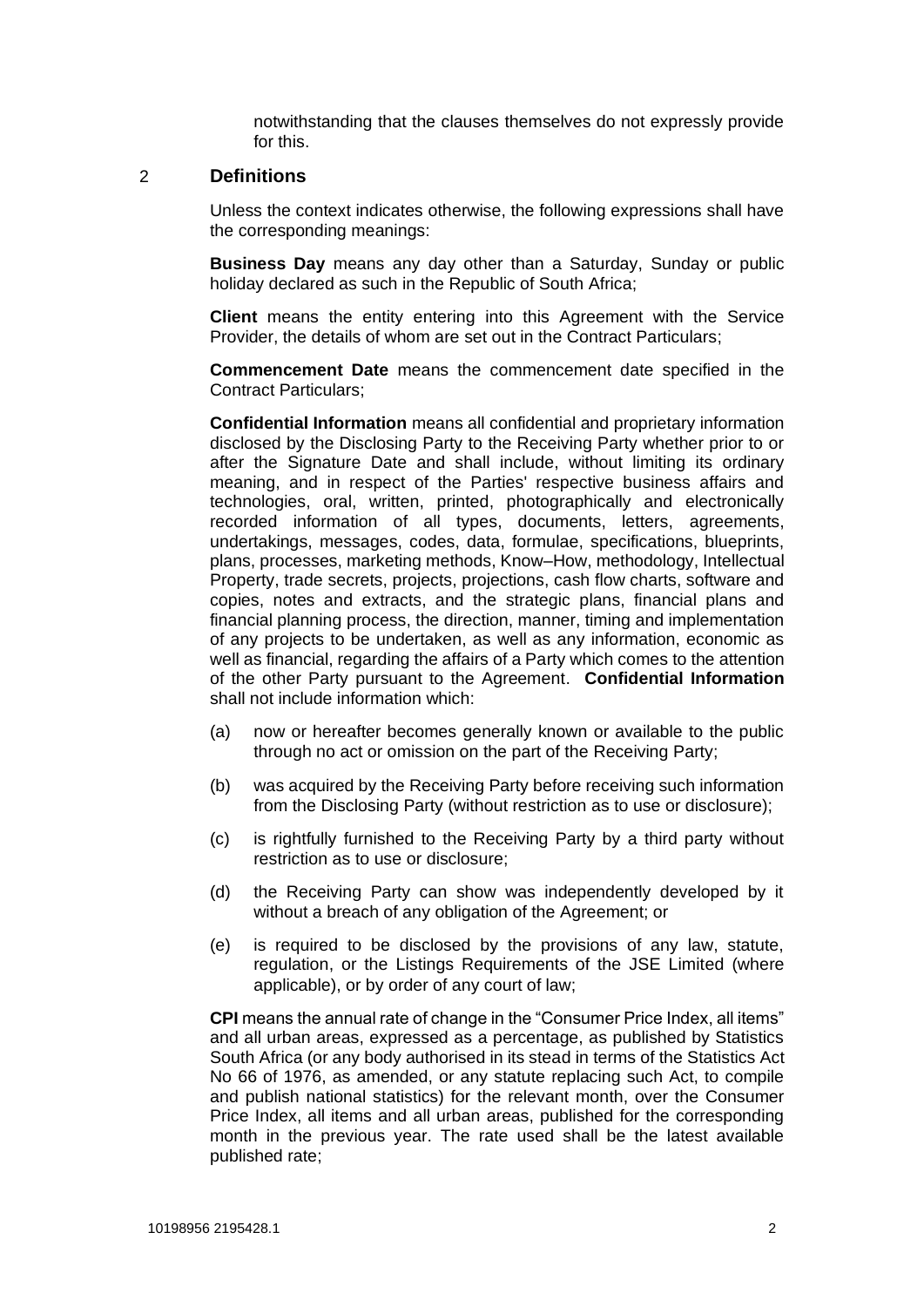**Data** means the data to which the Service Provider may have access as a result of or in relation to the rendering of the Services, including Personal Information of the Client and the Client's customers (where applicable);

**Disclosing Party** means the Party who discloses Confidential Information to the Receiving Party;

**Fees** means the fees payable to the Service Provider by the Client for rendering the Services under the Agreement, including standby and overtime fees, which is set out in the Contract Particulars;

**Force Majeure Event** means the occurrence of an event which is beyond the reasonable control of a Party, which shall include without limitation, an event or related circumstances which relates to: acts of God; war, civil war, hostilities, riots, civil or military insurrection and like political disturbances; natural disasters such as earthquakes, fires, floods and storms; strikes, labour unrest, lock-outs, labour disputes, acts or omissions by Governments (central, federal, regional, provincial, local, municipal) and state organs or public authorities, terrorism or sabotage and anything else that may reasonably be outside the control of a Party;

**Initial Period** has the meaning given to this term in Clause [4;](#page-3-0)

**Intellectual Property** means, without limitation, all patents, trademarks, designs, design rights, copyright (including all copyright in any designs and computer software), source code, background code, any other software code, proprietary material, Know-How, ideas, concepts, trade secrets, methods, techniques, rights in databases, Confidential Information and all other intellectual property rights and rights of a similar character whether registered or capable of registration, rights in the nature of any of the aforesaid items in any country or jurisdiction and all applications and rights to apply for protection of any of the same;

**Know-How** shall mean all proprietary information relating to the business of the Disclosing Party, whether confidential or not, as well as any information reduced to material form and compiled in the design, manufacture, distribution, marketing and sale of the Disclosing Party's products and/or services and shall include information available to the public but compiled into a usable and/or valuable format by the use of labour, skill and effort;

**Parties** mean the Service Provider and the Client collectively and **Party** refers to either of them individually as the context dictates;

**Personal Information** has the meaning given to this term in Section 1 of POPIA;

**POPIA** means the Protection of Personal Information Act 4 of 2013;

**Prime Rate** means the published prime overdraft rate of interest ruling from time to time, expressed as a rate per annum and applied as a rate of compound interest, at which the Service Provider's bank lends on overdraft to its customers, as certified by any manager of the Service Provider's bank, whose appointment it shall not be necessary to prove;

**Receiving Party** means the Party who receives Confidential Information from the Disclosing Party;

**Renewal Period** has the meaning given to this term in Clause [4;](#page-3-0)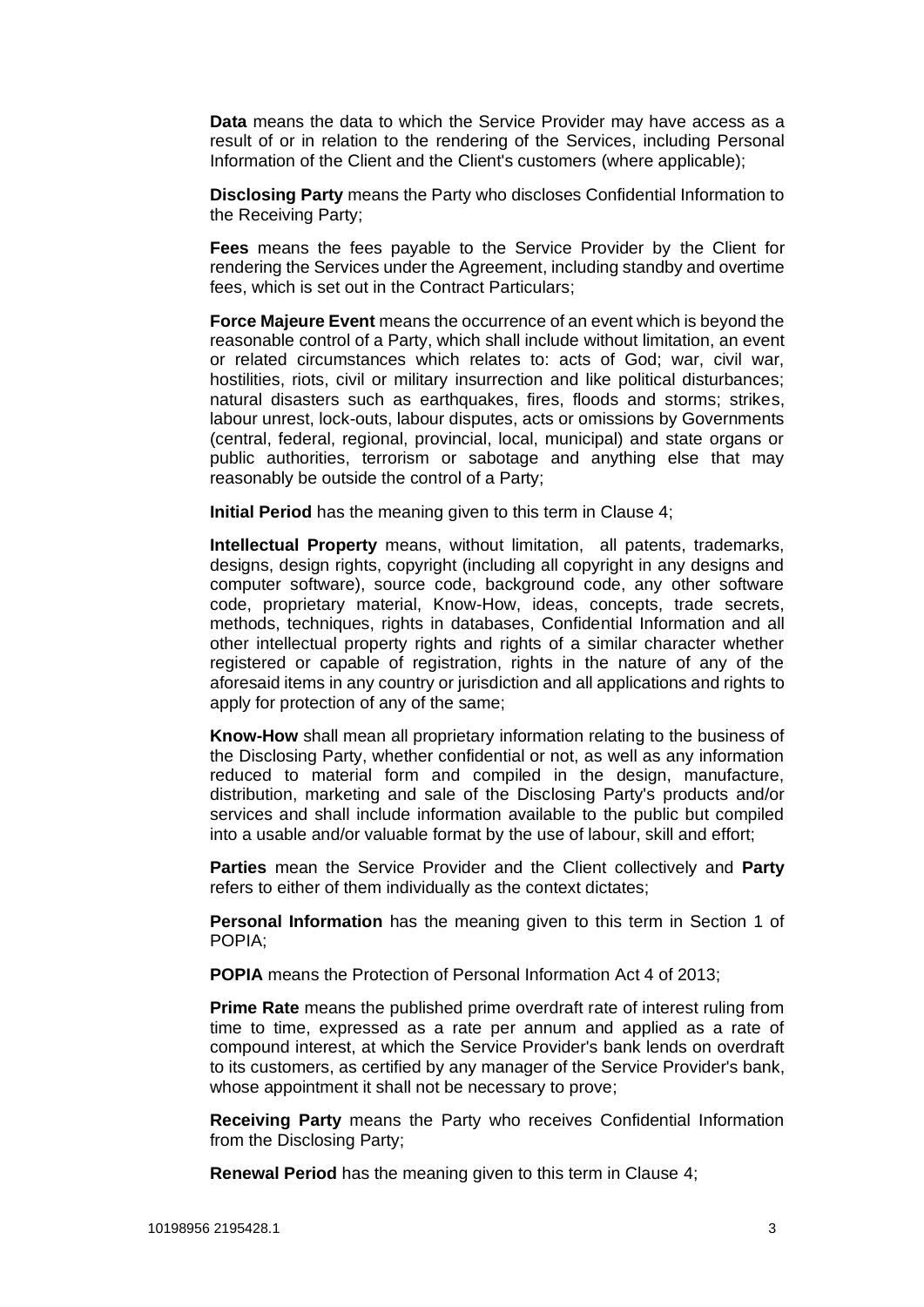**Services** means the services contemplated in the Contract Particulars;

**Signature Date** means the date of signature of the Contract Particulars by the last-signing Party;

**Software** means the software identified in the Contract Particulars, which the Client obtains a licence to use or access rights from the Third Party Provider;

**Term** means the Initial Period and the Renewal Period, collectively;

**Third Party Provider** has the meaning given to this term in Clause [8.1;](#page-5-0) and

**VAT** means the Value Added Tax levied in accordance with the Value-Added Tax Act, Act 89 of 1991 (as amended).

### 3 **Appointment**

- 3.1 The Client hereby appoints the Service Provider as an independent contractor, to render the Services in accordance with the provisions of the Agreement.
- 3.2 Notwithstanding anything to the contrary, the Agreement does not constitute an agreement of employment, partnership, joint venture or agency between the Service Provider and the Client and shall not give rise to any relationship of employer and employee between the Client and any employee, agent, consultant or sub-contractor of the Service Provider.
- 3.3 Except as otherwise provided for in this Agreement, neither Party shall, have the power to make a contract in the name of the other, to grant or pledge the credit of the other, to incur liabilities on behalf of the other, or to employ any person on behalf of the other and neither Party shall, save as expressly authorised in writing, hold itself out to have such power.

#### <span id="page-3-0"></span>4 **Term**

- 4.1 Subject to Clauses [19](#page-10-0) and [20,](#page-11-0) this Agreement shall commence on the Commencement Date and shall continue for a period of 12 (twelve) months thereafter (the "**Initial Period**") and shall be automatically renewed on the same terms and conditions, subject to clause [4.2](#page-3-1) for a further 12 (twelve) month period (the "**Renewal Period**"), unless either Party provides written notice of termination to the other Party at least 30 (thirty) days prior to the expiry of the Initial Period.
- <span id="page-3-1"></span>4.2 The Client agrees that the Fees payable to the Service Provider during the Renewal Period shall be increased in line with the percentage increase in the CPI in the preceding 12 (twelve) month period.

#### 5 **Services**

- 5.1 The Service Provider shall provide the Services as set out in the Contract Particulars. The Service Provider shall endeavour to:
	- (a) comply in all respects with all laws and all security regulatory obligations imposed upon it in terms of any laws or industry guidelines;
	- (b) appoint the Service Provider representative specified in the Contract Particulars who shall be responsible for liaising with the Client on all aspects pertaining to the Agreement;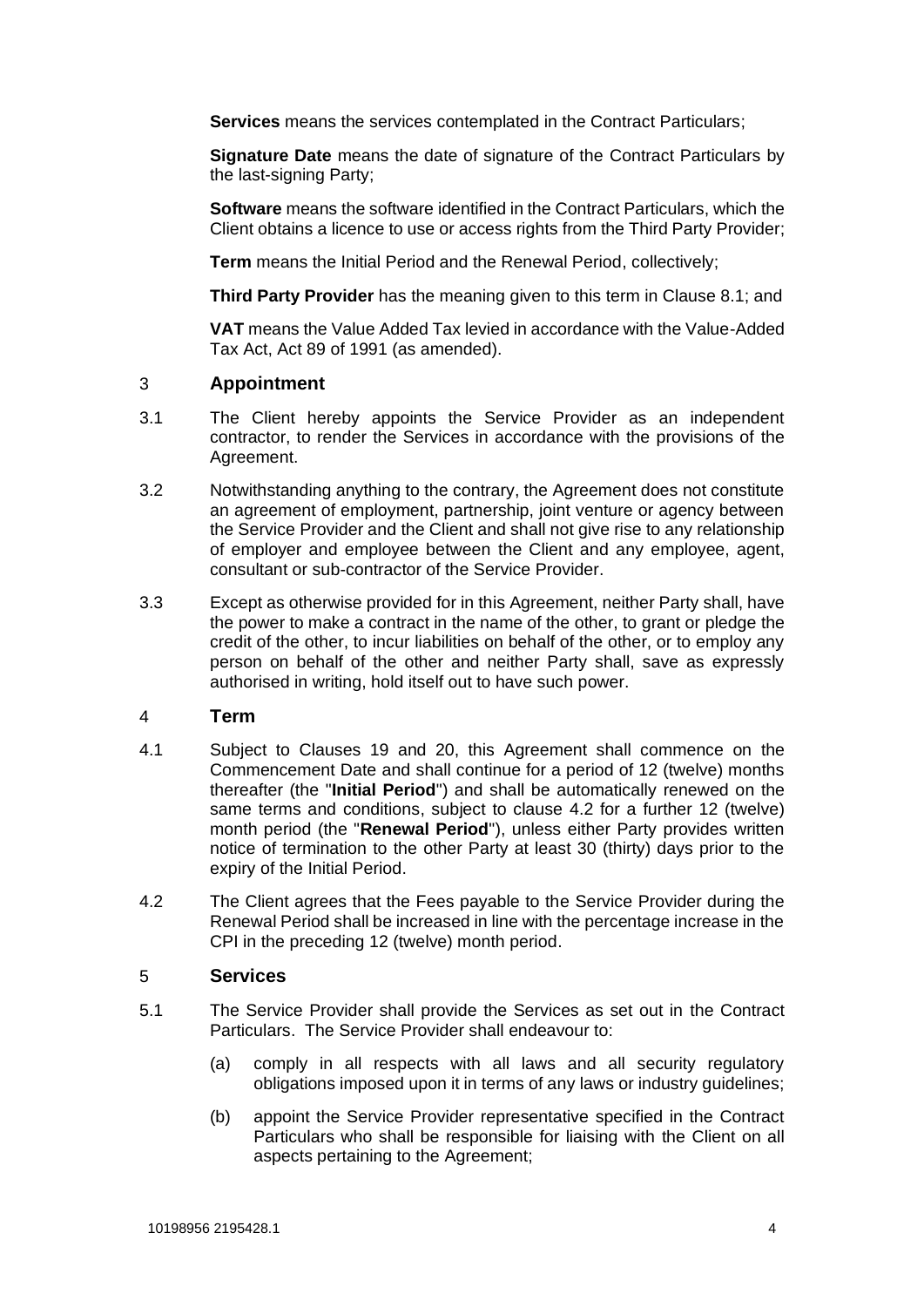- (c) ensure that all permits or other consents or approvals required are obtained from the relevant authorities for the provision of the Services;
- (d) perform the Services with promptness and diligence and in a workmanlike manner and in accordance with best industry practices;
- (e) ensure that it at all times has sufficient suitably qualified, trained and skilled personnel to provide the Services;
- (f) comply with any reasonable and lawful instructions given by the Client;
- (g) attend such meetings as may be reasonably required by the Client;
- (h) ensure that the Service Provider's staff as well as any of its subcontractors involved either directly or indirectly in the implementation of the Agreement, co-operate with the Client in the provision of the Services;
- (i) be responsible for the identification of, interpretation of, and compliance with any applicable laws, regulations and statutes that affect the Service Provider's systems and business; and
- (j) comply with the obligations as set out in the Agreement.
- 5.2 The Services performed by the Service Provider shall support the Software and specific version specified in the Contract Particulars. The Service Provider shall not be required to perform the Services in respect of any other Software or version unless specifically agreed to by the Service Provider in writing.

#### 6 **Client obligations**

The Client shall:

- 6.1 comply in all respects with all laws and all security regulatory obligations imposed upon it in terms of any laws or industry guidelines;
- 6.2 appoint the Client representative specified in the Contract Particulars who shall be responsible for liaising with the Service Provider on all aspects pertaining to the Agreement;
- 6.3 ensure that all permits or other consents or approvals required are obtained from the relevant authorities for the Client's business operations;
- 6.4 attend such meetings as may be reasonably required by the Service Provider;
- 6.5 ensure that the Client's staff as well as any of its sub-contractors involved either directly or indirectly in the implementation of the Agreement, cooperate with the Service Provider;
- 6.6 be responsible for the identification of, interpretation of, and compliance with any applicable laws, regulations and statutes that affect the Client's systems and business;
- 6.7 ensure that its network and systems comply with the relevant specifications provided by the Service Provider from time to time;
- 6.8 be solely responsible for procuring and maintaining its network connections and telecommunications links and all problems, conditions, delays, delivery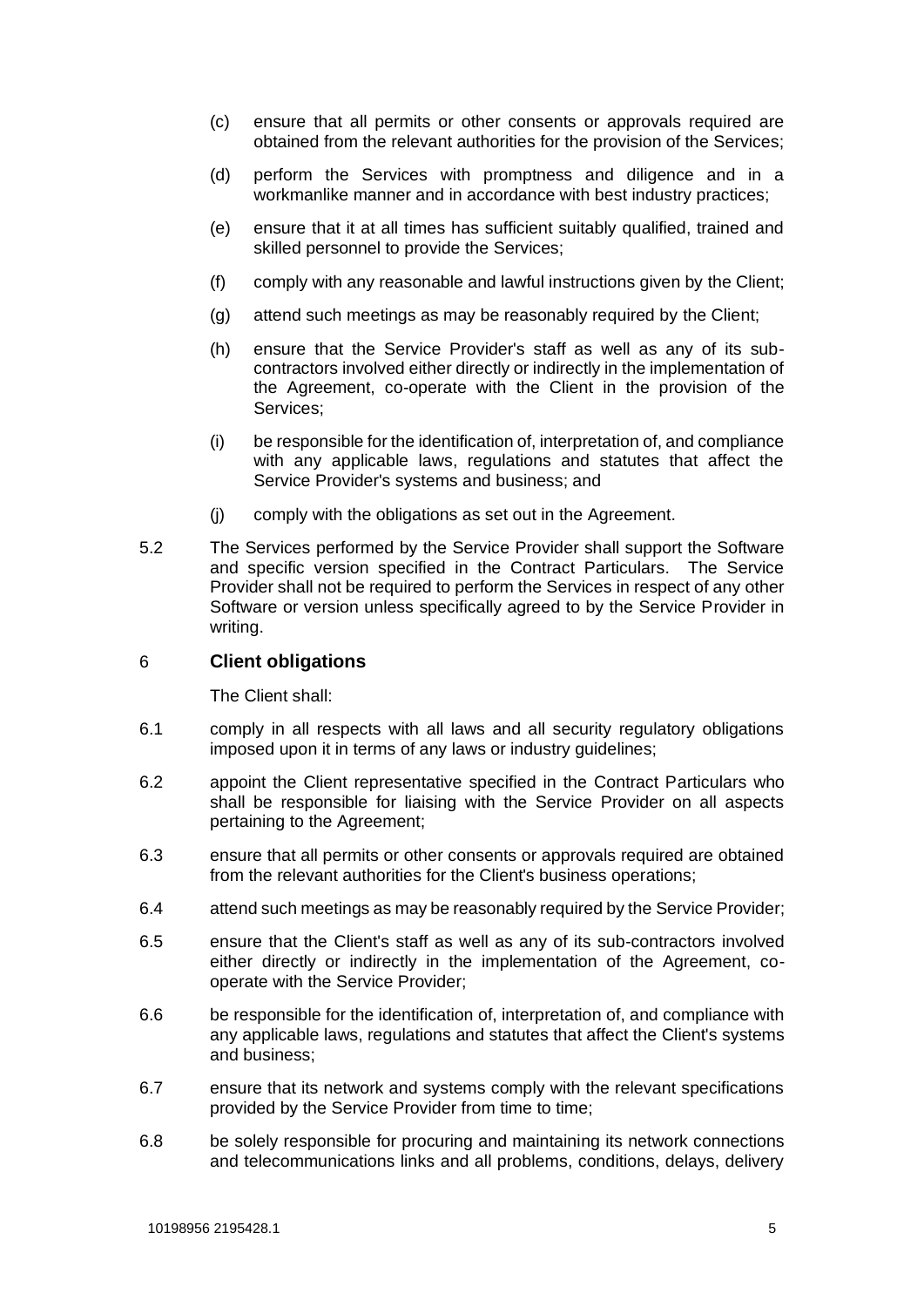failures and all other loss or damage arising from or relating to the Client's network connections or telecommunications links or caused by the internet;

- 6.9 inform the Service Provider immediately of any changes in ownership or Control of the Client, and of any change in its organisation or method of doing business which might affect the performance of the Client's or the Service Provider's duties in this Agreement; and
- 6.10 comply with the obligations as set out in the Agreement.

### 7 **Fees and payment**

- 7.1 In exchange for the rendering of the Services, the Client shall pay to the Service Provider the Fees set out in the Contract Particulars.
- 7.2 The Fees exclude VAT and any other applicable taxes, levies and duties, and excludes all recoverable outlays for items such as travel, and office costs incurred, as well as tools, equipment, materials or any other specific items which may be required for the provision of the Services and any other costs contemplated in the Contract Particulars, which will be billed at cost, unless otherwise agreed in writing between the Parties.
- 7.3 The Service Provider will invoice the Client at the frequency specified in the Contract Particulars.
- 7.4 The Client shall pay all invoices in full upon presentation.
- 7.5 All amounts due to the Service Provider shall be paid by the Client to the Service Provider by electronic funds transfer in full without any set-off, counterclaim, deduction or withholding.
- 7.6 All payments shall be made in South African Rand.
- 7.7 If the Client fails to make any payment due to the Service Provider under this Agreement timeously, then, without limiting the Service Provider's other rights and remedies under this Agreement and at law, the Service Provider expressly reserves the right to:
	- (a) suspend the provision of the Services pending receipt of all outstanding Fees, expenses and/or costs due under this Agreement, or to terminate the Agreement without prejudice to the right to claim damages or any other remedy available to the Service Provider; and/or
	- (b) claim interest on the overdue amount at the rate of 1% (one percent) per annum above the Prime Rate from time to time. Such interest shall accrue on a daily basis from the due date until actual payment of the overdue amount, whether before or after judgment. The Client shall pay the interest together with the overdue amount.

## 8 **Third party agreements**

<span id="page-5-0"></span>8.1 The Client specifically agrees that the Service Provider is not responsible for providing the Client with a licence to use or giving access rights to the Client in respect of the Software, and the Client shall be required to procure such licence or access rights directly from the licensor or proprietor of the Software (the "**Third Party Provider**"). The Client accordingly agrees that any claim that it has under or in relation to the Software must be brought by it against the Third Party Provider and not against the Service Provider.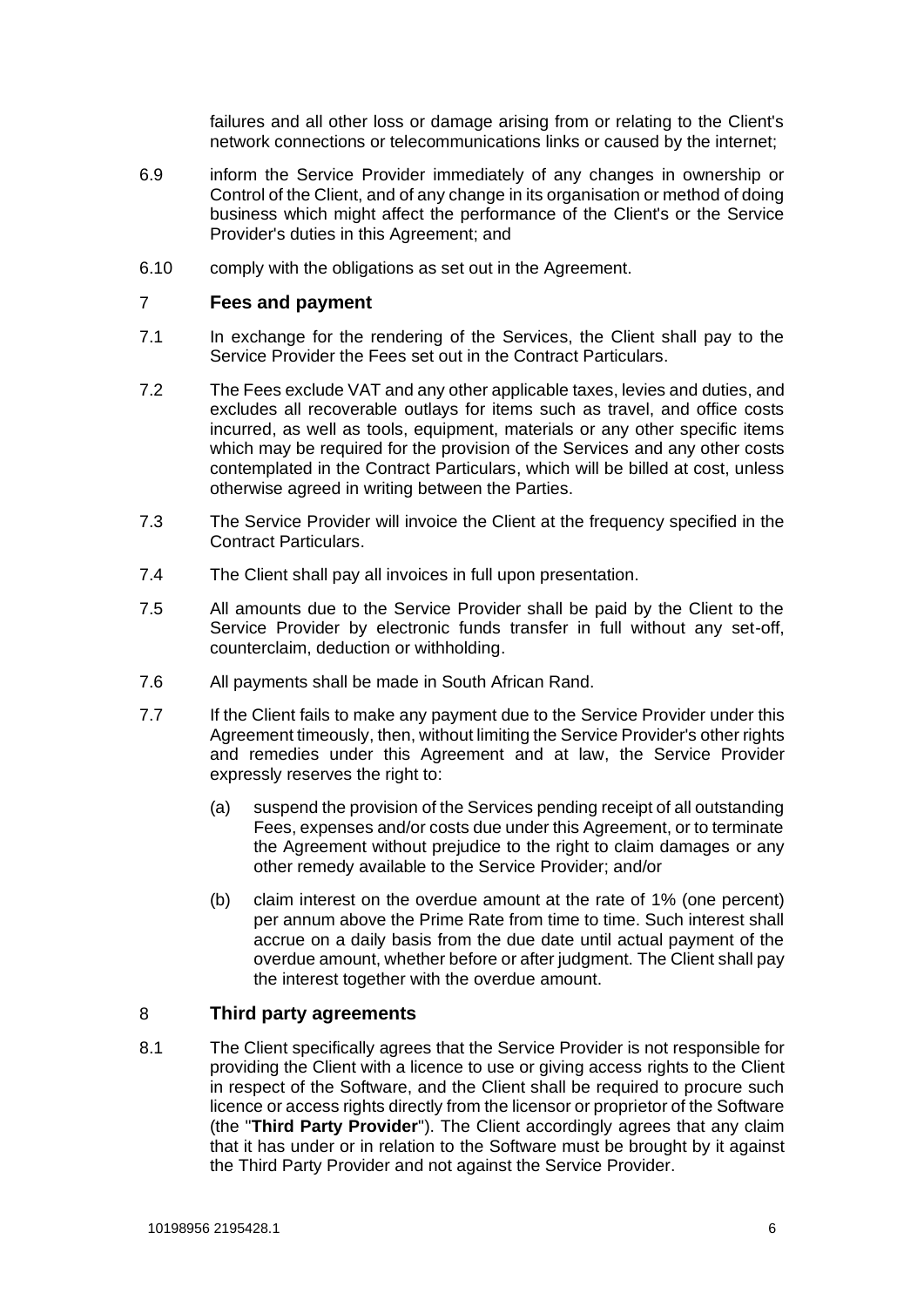- 8.2 The Service Provider makes no representation, warranty or commitment in respect of the Software and does not warrant that the Client's use of the Software will be uninterrupted or error-free, or that the Software will meet the Client's requirements.
- 8.3 The Service Provider shall have no liability or obligation whatsoever in relation to any contract concluded between the Client and any Third Party Provider. The Service Provider does not endorse or approve any Software or any Third Party Provider.

# <span id="page-6-0"></span>9 **Non-solicitation**

- 9.1 The Client undertakes in favour of the Service Provider that it shall not, for the duration of the Term and a period of [12 (twelve) months] thereafter, directly or indirectly, whether intentionally, innocently or otherwise, and whether alone or with others, and whether for its or others' sole or partial benefit, engage or employ (or induce others to do so), or solicit or entice away, or endeavour to solicit or entice away, or cause to be solicited or enticed away, from the Service Provider any of the Service Provider's employees.
- 9.2 The Client agrees that the provisions of this Clause [9](#page-6-0) are reasonable and are in line with public policy, both in their express provisions and extent, and their purport and purpose. The Client has had the opportunity to raise all questions and concerns regarding any aspect of this Clause [9](#page-6-0) during the negotiation of this Agreement, and confirms that by signing the Contract Particulars or using the Services, it agrees to be bound by all of the provisions this Clause [9.](#page-6-0)
- 9.3 The restraint in this Clause [9](#page-6-0) may, notwithstanding the fact that the Parties agree that the provisions of this Clause [9](#page-6-0) are reasonable and in line with public policy and are enforceable, nevertheless be enforced by a court to such lesser extent as may be required to be enforceable and shall be interpreted accordingly.

# <span id="page-6-1"></span>10 **Confidentiality**

- 10.1 The Receiving Party:
	- (a) acknowledges that the Confidential Information of the Disclosing Party is a valuable, special and unique asset belonging to the Disclosing Party and accordingly, that it is not to be used to advance the interests of any person other than the Disclosing Party;
	- (b) shall treat all the Confidential Information obtained or received from the Disclosing Party (howsoever such Confidential Information may be disclosed to the Receiving Party including, without limiting the aforegoing, whether orally, visually or in electronic media, printed media, or by reason of inspection of documentation or other matter on or at the Disclosing Party's premises, or at any other premises), as confidential and same shall be used solely for the purpose of the Agreement, and shall not be used and/or disclosed to any third party by the Receiving Party. The Confidential Information shall accordingly not be used for any other reason or purpose whatsoever without the prior written consent of the Disclosing Party, which consent may be withheld for any reason whatsoever;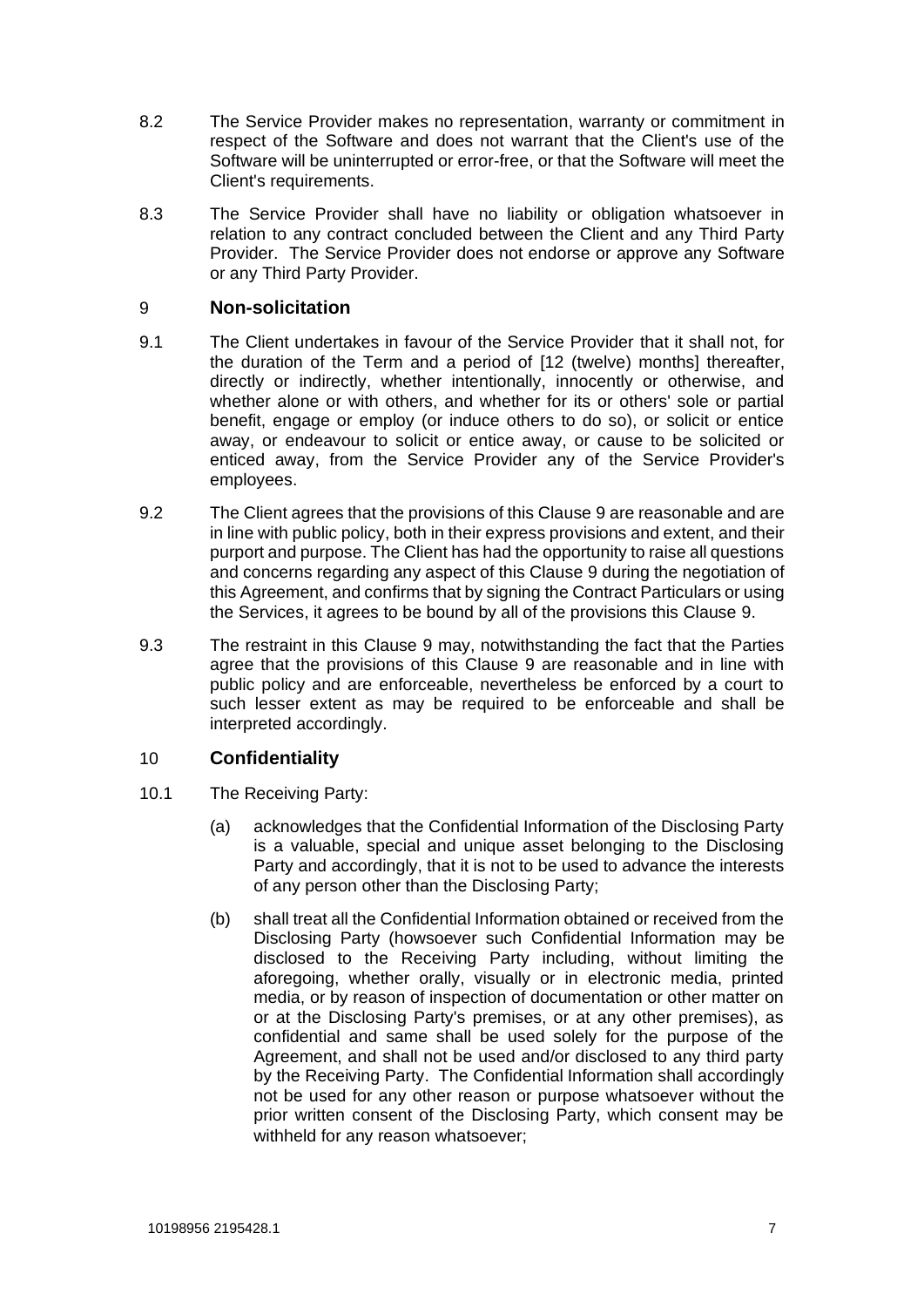- (c) acknowledges that the Confidential Information is being made available to the Receiving Party and/or will otherwise come into the Receiving Party's possession solely for the Agreement, and that such information would not have been made available to the Receiving Party but for this undertaking;
- (d) shall ensure that each of its officers, employees, agents and subcontractors, as well as all entities associated with the Receiving Party and such associated entities' officers, employees, agents and subcontractors involved directly or indirectly with the performance of the Receiving Party's obligations in terms of the Agreement, shall be individually bound not to disclose any of the Disclosing Party's Confidential Information to any third party and each such individual shall remain so bound notwithstanding the fact that such officer, employee, agent and/or sub-contractor shall have ceased to be an officer, employee, agent or sub-contractor of the Receiving Party or any of its associated entities;
- (e) shall securely store all documents, papers and other matter furnished to it by the Disclosing Party in connection with or which constitutes Confidential Information in such a manner as to ensure that only individuals entitled to access thereto and who are bound in terms of this clause shall be able to access same;
- (f) shall in the event of being compelled in law to disclose any of the Confidential Information to any third party, shall immediately notify the disclosing party thereof to enable the Disclosing Party to seek an appropriate protective order or waive compliance with such provisions of this clause as would prevent compliance in law or give its consent thereto, and such waiver or consent shall not constitute a breach of this clause;
- (g) undertakes to protect the Disclosing Party's Confidential Information using not less than the same standard of care that it would apply in respect of its own proprietary, secret or Confidential Information and that the Disclosing Party's Confidential Information shall be stored by the Receiving Party in such a way as to prevent unauthorised disclosure;
- (h) agrees that any documents and information, whether confidential or otherwise, made available as contemplated in this undertaking will not constitute any offer or invitation by the Disclosing Party, nor will those documents nor the information contained in them form the basis of, or any representation, warranty or undertaking in relation to, any contract whether it induced a contract or not and/or whether it was negligent or not unless specifically stipulated otherwise in writing; and
- (i) agree not to contact any of the service providers, agents and/or attorneys contracted and/or mandated by the Disclosing Party, unless the Receiving Party is authorised by the Disclosing Party to do so.
- 10.2 The provisions of this Clause [10](#page-6-1) shall survive termination of the Agreement for whatever reason.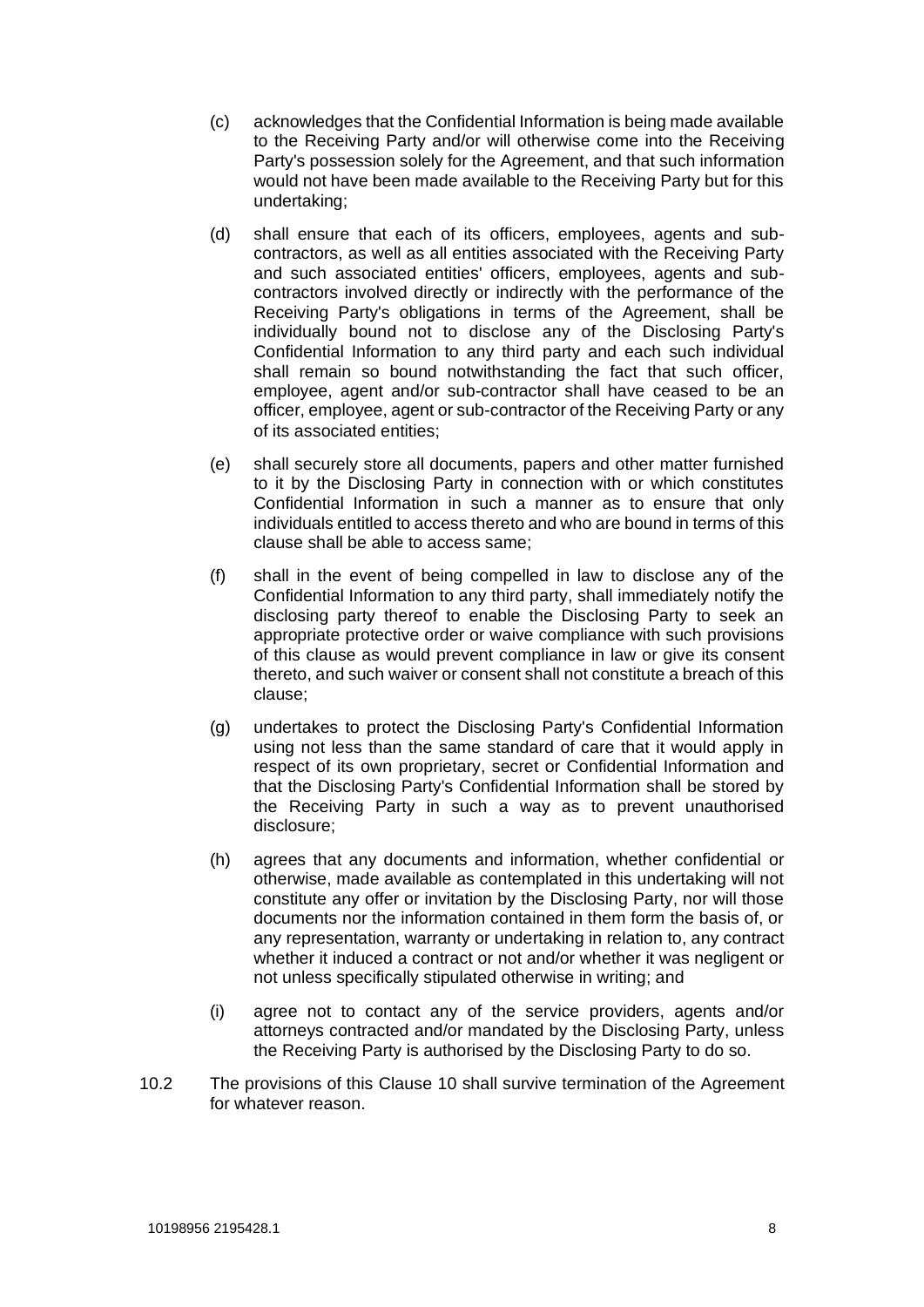# <span id="page-8-0"></span>11 **Data Protection**

- 11.1 For the purposes of this Clause [11,](#page-8-0) "**Processing**" shall have the meaning given to them in the POPIA (when all of the provisions thereof are fully in force and effect) or to any equivalent terms under any other applicable laws relating to data protection (such applicable laws together with POPIA (when all of the provisions thereof are fully in force and effect) (the "**Data Protection Laws**").
- 11.2 The Parties agree to comply with their respective obligations as specified in the Data Protection Laws. This Clause [11](#page-8-0) is in addition to, and does not relieve, remove or replace, a Party's obligations or rights under the Data Protection Laws.
- 11.3 The Client hereby consents to the Service Provider Processing the Client's Data, for the purpose of enabling the Service Provider to perform its obligations in terms of this Agreement.
- <span id="page-8-2"></span>11.4 The Client consents to the Service Provider transferring its Data to various third parties (including third parties outside of South Africa) for the purposes of enabling the Service Provider to troubleshoot problems regarding the Software.
- <span id="page-8-1"></span>11.5 The Client shall ensure that it obtains all required consents from its customers in order to transfer such customers' Data to the Service Provider (and for the Service Provider to transfer same outside of South Africa).
- 11.6 The Client hereby indemnifies the Service Provider and holds it harmless against any costs, damages, expenses and other losses arising out of or in relation to the failure by the Client to comply with its obligations under clause [11.5](#page-8-1)[11.4.](#page-8-2)

## <span id="page-8-3"></span>12 **Intellectual Property Rights**

- 12.1 All Intellectual Property owned or controlled by a Party before entering into the Agreement and throughout the Term, will remain the property of such Party.
- 12.2 Neither Party shall, without the prior written consent of the other Party, in any way use the Intellectual Property of the other Party, and each of the Parties acknowledges that the use of any of the foregoing, in the event that the affected Party grants such consent, shall not confer any proprietary rights or entitlement or license upon the other Party in respect thereof and that it shall not be entitled to use the foregoing other than directly in relation to the performance of its obligations in terms of the Agreement.
- 12.3 The provisions of this Clause [12](#page-8-3)[11](#page-8-0) shall survive termination of the Agreement for whatever reason.

## 13 **Representations and Warranties**

- 13.1 Each Party undertakes, represents and warrants to the other Party that:
	- (a) it has the requisite power and authority to enter into this Agreement and to carry out the obligations contemplated herein; and
	- (b) the signing, delivery and performance of this Agreement shall not constitute: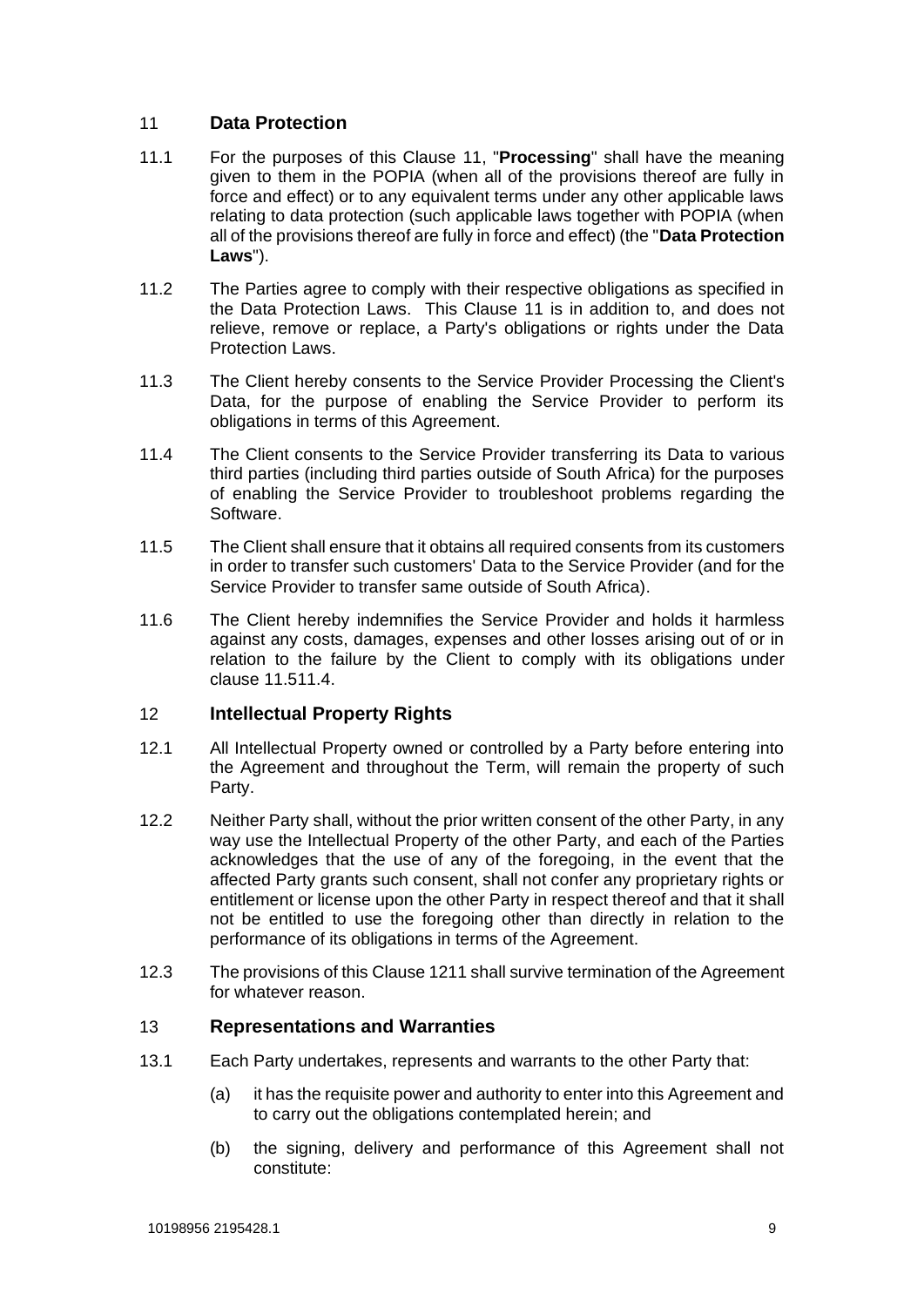- (i) a violation of any law, judgment, order or decree;
- (ii) a breach under any contract by which it or any of its assets are bound; or
- (iii) an event that would, with notice or lapse of time, or both, constitute such a violation or breach.
- 13.2 Each of the above shall be construed as a separate warranty or representation on behalf of the Parties and shall not be limited or restricted by reference to, or inference from, the terms of any other warranty or representation or any other terms of this Agreement.

## 14 **Indemnity**

The Client hereby indemnifies, defends and holds harmless the Service Provider and each of its shareholders, directors, employees, independent contractors and sub-contractors (in whose favour this constitutes a stipulation capable of acceptance in writing at any time) against any claim by any third party for any costs, damages (including, without limitation, indirect, extrinsic, special, penal, punitive or exemplary loss or damage of any kind), penalties, actions, judgements, legal proceedings, expenses, disbursements, fines or other amounts arising, whether directly or indirectly, in connection with or arising out of the Client's use of the Software.

### 15 **Co-operation**

Each Party undertakes to the other Party, on a reasonable commercial endeavours basis, to:

- (a) co-operate with the other Party;
- (b) do all such things necessary to put into effect the terms of the Agreement; and
- (c) ensure that their respective directors, shareholders, employees, agents, consultants, independent contractors and representatives cooperate with one another to the extent reasonably necessary to give effect to the Agreement.

## 16 **Force Majeure**

- 16.1 Failure on the part of a Party ("**Affected Party**") to perform in terms of or comply with the provisions of the Agreement shall not be deemed to be a breach of the Agreement, by the Affected Party, insofar as such failure is due to a Force Majeure event.
- 16.2 If the Affected Party is, by reason of a Force Majeure event, prevented from fulfilling its obligations under the Agreement, the Affected Party shall immediately notify the other Party in writing thereof. Such notice shall stipulate:
	- (a) the cause, nature and extent of the event or circumstances;
	- (b) the expected duration of the circumstances or event; and
	- (c) the extent to which the performance of the Affected Party has been and/or will be affected.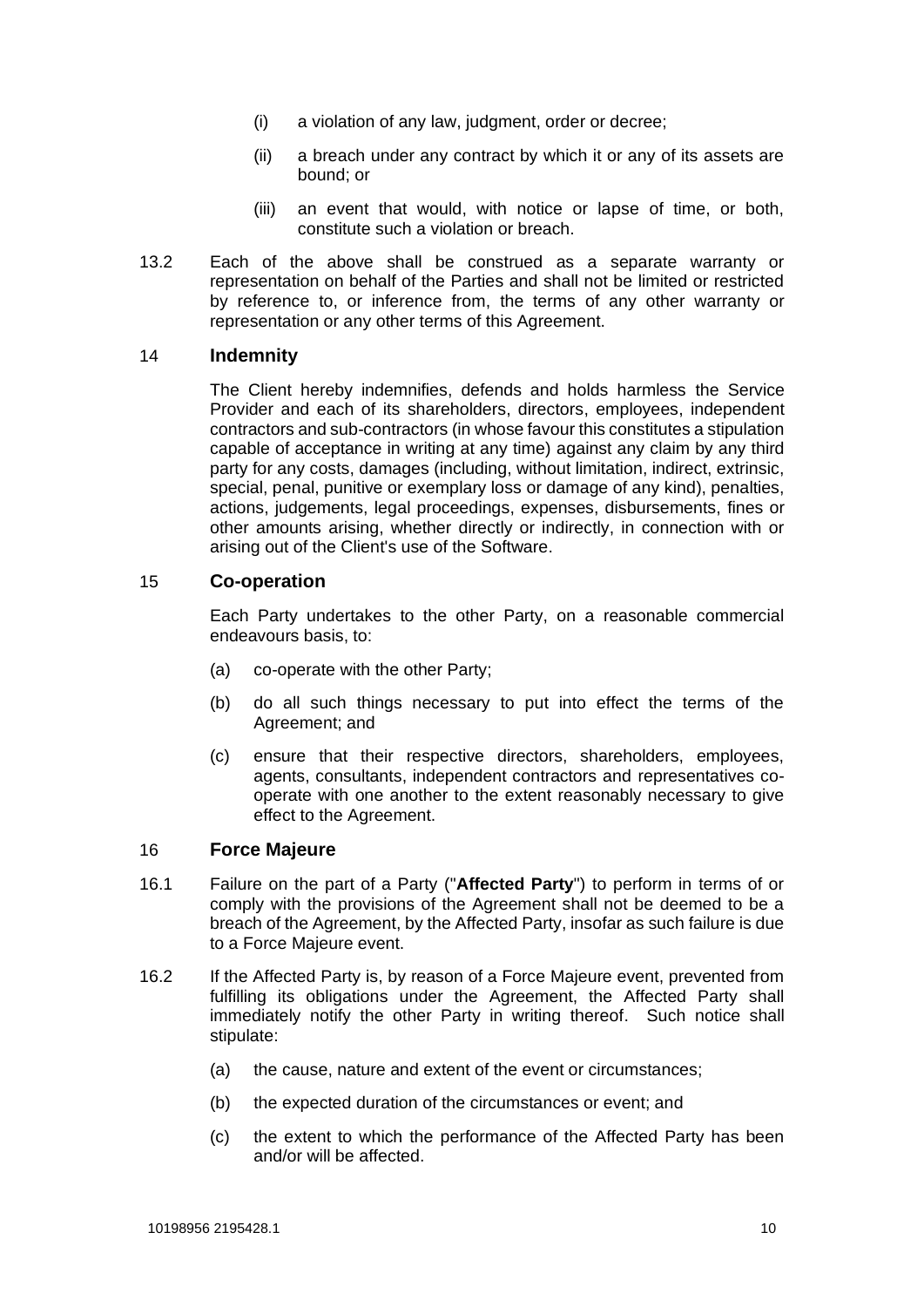- 16.3 To the extent that the Affected Party is prevented by the Force Majeure event from complying with its obligations in terms of the Agreement, the other Party shall not have any claim against the Affected Party.
- 16.4 In the event that the Force Majeure event exists for a continuous period of 30 (thirty) Business Days or more, then either Party shall be entitled, despite any provision to the contrary contained in the Agreement to terminate the Agreement on 7 (seven) Business Days' written notice to the other Party.

## 17 **Anti-bribery and corruption provision**

The Parties warrant that they shall, at all times during the course of this Agreement fully, comply with the local anti-corruption laws and all other corruption laws that may be applicable to their operations under this Agreement.

## <span id="page-10-1"></span>18 **Liability**

- 18.1 This clause sets out the entire financial liability of the Parties (including any liability for the acts or omissions of their respective employees, agents and sub-contractors) to each other in respect of:
	- (a) any breach of this Agreement however arising;
	- (b) any use made by the Client of the Services; and
	- (c) any representation, warranty, statement, obligations or delictual act or omission (including negligence) arising under or in connection with this Agreement.
- 18.2 Except as expressly and specifically provided for in this Agreement, all warranties, conditions and other terms implied by applicable law are, to the fullest extent permitted by applicable law, excluded from this Agreement.
- 18.3 Notwithstanding any other provision, neither Party shall in any circumstances be liable, whether in delict, contract, misrepresentation (whether innocent or negligent) or otherwise for loss of profits, loss of business, depletion of goodwill or similar losses, loss of anticipated savings, loss of goods, loss of use, loss or corruption of data or information and any special, indirect, consequential or pure economic loss, costs, damages charges or expenses whatsoever.
- 18.4 Subject to the remaining provisions of this Clause [18,](#page-10-1) the total aggregate liability of either Party hereunder shall be limited in all circumstances to an amount equivalent to the Fees actually received by the Service Provider from the Client under this Agreement during the Initial Period of this Agreement.

#### <span id="page-10-0"></span>19 **Breach**

- <span id="page-10-2"></span>19.1 Should any Party ("**Defaulting Party**") commit a breach of any of the provisions of the Agreement, then the other Party ("**Aggrieved Party**") shall be entitled to give the Defaulting Party 14 (fourteen) calendar days' written notice to remedy such breach.
- 19.2 If the Defaulting Party fails to comply with such notice and remedy the breach, the Aggrieved Party shall be entitled, but not obliged, without further notice to the Defaulting Party and without prejudice to any other right or remedy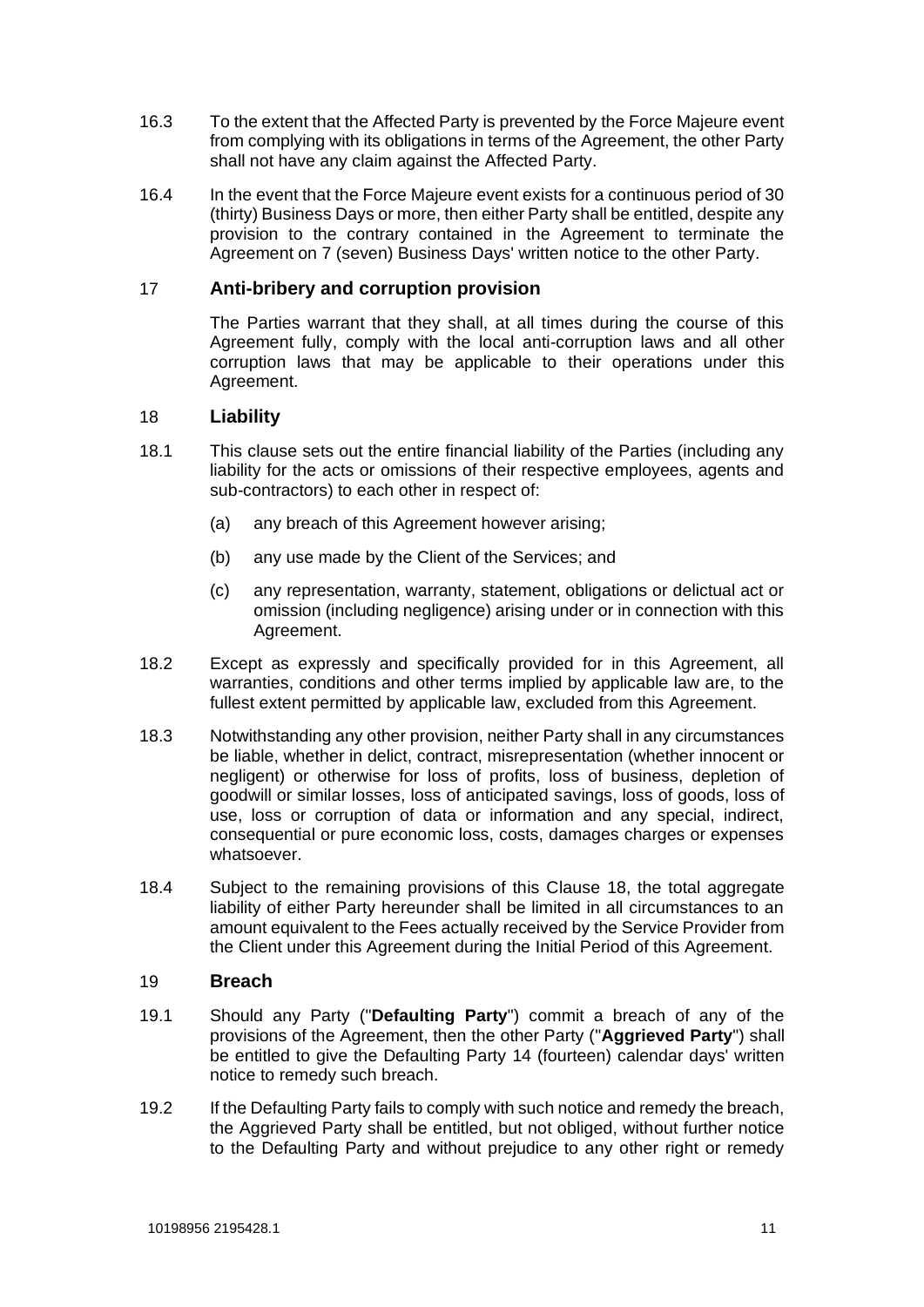which may be available to the Aggrieved Party in terms of the Agreement or at law, but subject always to the provisions of Clause [19.1](#page-10-2) above:

- (a) to claim specific performance by the Defaulting Party of its obligations in terms of the Agreement or to cancel this Agreement; and/or
- (b) to claim damages from the Defaulting Party.

## <span id="page-11-0"></span>20 **Termination**

Either Party may terminate the Agreement immediately upon written notice to the other Party, if the other Party:

- 20.1 is liquidated provisionally or finally;
- 20.2 commits an act of insolvency;
- 20.3 enter into or attempts to enter into a compromise with its creditors generally; or
- 20.4 becomes the subject of business rescue proceedings in terms of Chapter 6 of the Companies Act No. 71 of 2008 (as amended).

## 21 **Effects of Termination**

- 21.1 Upon termination or expiry of this Agreement for any reason:
	- (a) the Service Provider shall have no further obligation to provide the Services to the Client;
	- (b) all amounts owing to the Service Provider shall become immediately payable;
	- (c) the Client shall promptly return or otherwise dispose of, as the Service Provider may instruct, all technical pamphlets, catalogues, specifications and other materials, documents or papers whatsoever relating to the Services and the Service Provider's business (other than correspondence which has passed between the Parties) which the Client may have in its possession or under its control; and
	- (d) the accrued rights of the Parties as at termination or the continuation after termination of any provision expressly stated to survive or implicitly surviving termination shall not be affected or prejudiced.
- 21.2 The termination of this Agreement shall not of itself give rise to any liability on the part of the Service Provider to pay any compensation to the Client for loss of profits or goodwill, to reimburse the Client for any costs relating to or resulting from such termination, or for any other loss or damage.

## 22 **Dispute Resolution**

- 22.1 Any dispute between the Parties shall be referred to the Chief Executive Officers of the Parties who shall endeavour to settle the dispute through *bona fide* negotiations within 7 (seven) calendar days after such a referral.
- 22.2 In the event that the Chief Executive Officers of the Parties are still unable to reach agreement, then the Parties are free to take appropriate legal action including litigation.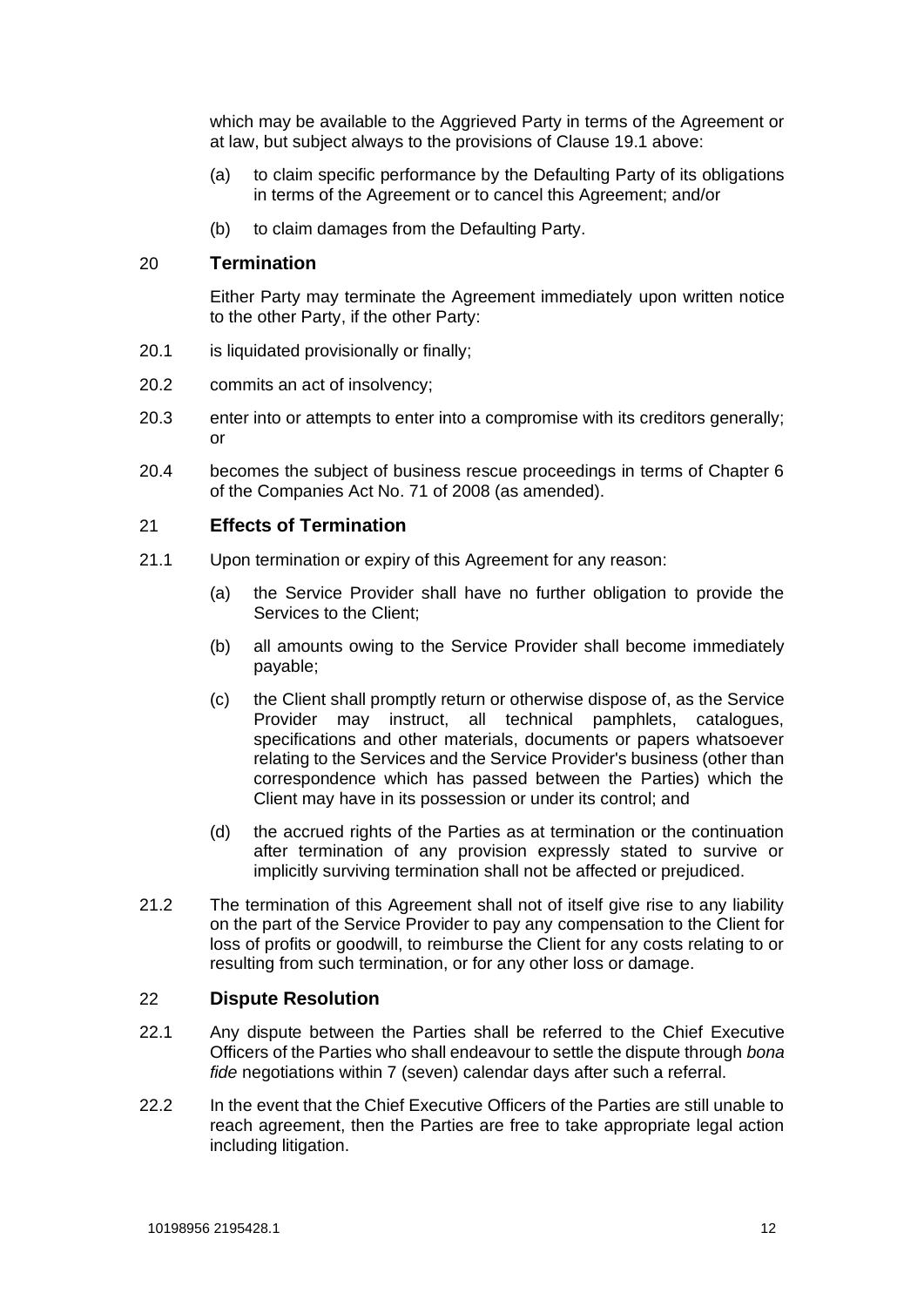22.3 The provisions of this clause shall not preclude a Party from approaching any court of competent authority at any time for an interdict or other injunctive relief of an urgent nature.

# 23 **Notices and** *domicilia*

- 23.1 The Parties select as their respective *domicilia citandi et executandi* for the purposes of receiving legal notices and legal processes ("**Notices**"), their respective physical addresses set out in the Contract Particulars.
- 23.2 Notices must be addressed to a Party at its *domicilium citandi et executandi*. Notices may be delivered by hand or may be sent via prepaid registered mail.
- 23.3 Notices will be presumed, unless the contrary is proved, to have been delivered if posted by prepaid registered mail 5 (five) Business Days after the date of posting and if delivered by hand to a responsible person during business hours on a Business Day, on the date of delivery. Business hours for the purpose of the Agreement shall be between 08h30 and 16h30 on any Business Day.
- 23.4 Either Party may change its *domicilium citandi et executandi* to any other address in South Africa which is not a post office box or *poste restante* by giving written notice thereof to the other Party. Such change shall be deemed to have become effective within 5 (five) Business Days of receipt of such notice.
- 23.5 Notwithstanding anything to the contrary contained in the Agreement, a notice actually received by a Party shall be adequate written notice of the communication notwithstanding that it was not sent to, or delivered at the Party's chosen *domicilium citandi et executandi*.

# 24 **Applicable law and jurisdiction**

All matters arising from or in connection with the Agreement, its validity, existence or termination shall be determined in accordance with the laws for the time being of the Republic of South Africa and the Parties agree to the non-exclusive jurisdiction of the South Gauteng High Court (Johannesburg).

## 25 **Counterparts**

This Agreement may be executed in any number of counterparts and by the Parties on separate counterparts, one or more of which may be delivered via e-mail or facsimile, each of which when so executed and delivered shall be an original, but all such counterparts together shall constitute one and the same instrument.

## 26 **Costs**

Each Party shall bear and pay its own fees and costs of and incidental to the negotiation, drafting, preparation and execution of the Agreement.

## 27 **General**

- 27.1 This Agreement constitutes the sole record of the agreement between the Parties in relation to its subject matter.
- 27.2 No Party shall be bound by any representation, warranty, promise or the like not recorded in the Agreement.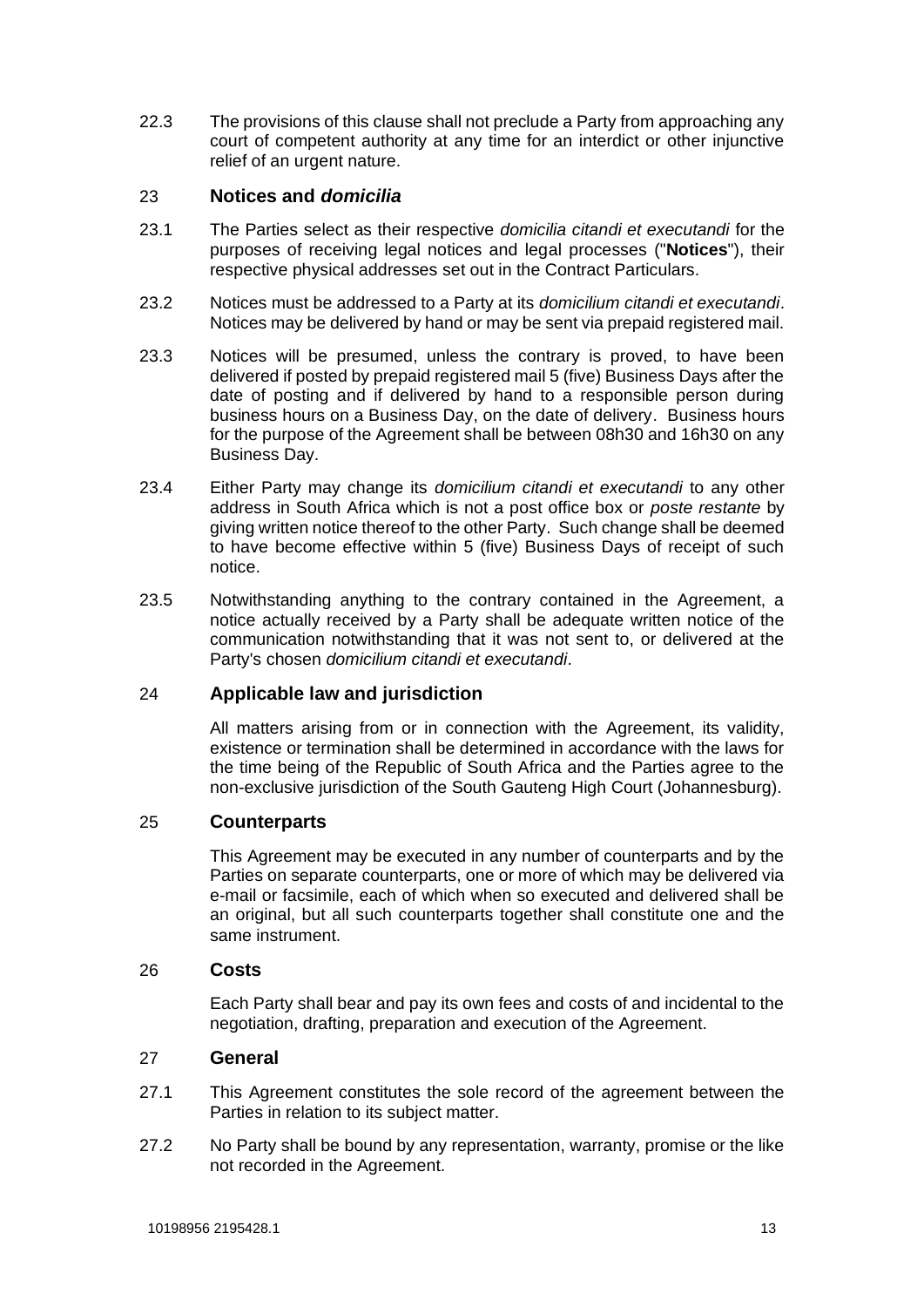- 27.3 Where any provision of this Agreement requires either Party to perform any act in writing, this requirement will only be satisfied if such performance is made in a written or printed based paper form. The provisions of the Electronic Communications and Transactions Act No 25 of 2002 ("**ECTA**"), in this regard being expressly excluded from this Agreement, and data messages (as defined in ECTA) are excluded as a valid form of notice in terms hereof.
- 27.4 The Service Provider reserves the right, in its sole discretion, to vary or amend the Standard Terms from time to time and any such amended or varied Standard Terms shall be binding on the Client from the time that the Client is notified thereof. Any subsequent dealings shall be on the Service Provider's amended Standard Terms.
- 27.5 The Client shall not be entitled to assign, cede, delegate, sub-contract or otherwise transfer any of its rights or obligations under this Agreement without the prior written consent of the Service Provider, which the Service Provider shall not unreasonably withhold.
- 27.6 The Service Provider shall be entitled to freely assign, cede, delegate, subcontract or otherwise transfer any of its rights or obligations under this Agreement.
- 27.7 No indulgence which a Party may grant to another Party shall constitute a waiver of any of the rights of the grantor unless such waiver is in writing and signed by both Parties.
- 27.8 All costs, charges and expenses of any nature whatever which may be incurred by a Party in enforcing its rights in terms of the Agreement, including without limiting the generality of the foregoing, legal costs on the scale of attorney and own client and collection commission, irrespective of whether any action has been instituted, shall be recoverable on demand from the Party against which such rights are successfully enforced and shall be payable on demand.
- 27.9 In the event of any conflict between the Standard Terms and the Contract Particulars, the Standard Terms shall take precedence.
- 27.10 If this Agreement conflicts with any other terms and conditions, including the Client's terms and conditions or any purchase order terms and conditions, then this Agreement will prevail, irrespective of anything to the contrary contained in any conflicting document.
- 27.11 All provisions in the Agreement are, notwithstanding the manner in which they have been put together or linked grammatically, severable from each other. Any provision of the Agreement which is, or becomes, unenforceable whether due to voidness, invalidity, illegality, unlawfulness or for any other reason whatsoever, shall, in such jurisdiction only, and only to the extent that it is so unenforceable, be deemed *pro non scripto*, and the remaining provisions of the Agreement shall be of full force and effect. The Parties declare that it is their intention that the Agreement would be executed without such unenforceable provisions if they were aware of such unenforceability at the time of its execution.
- 27.12 No remedy conferred by the Agreement is intended, unless specifically stated, to be exclusive of any other remedy which is otherwise available at law, by statute or otherwise. Each remedy shall be cumulative and in addition